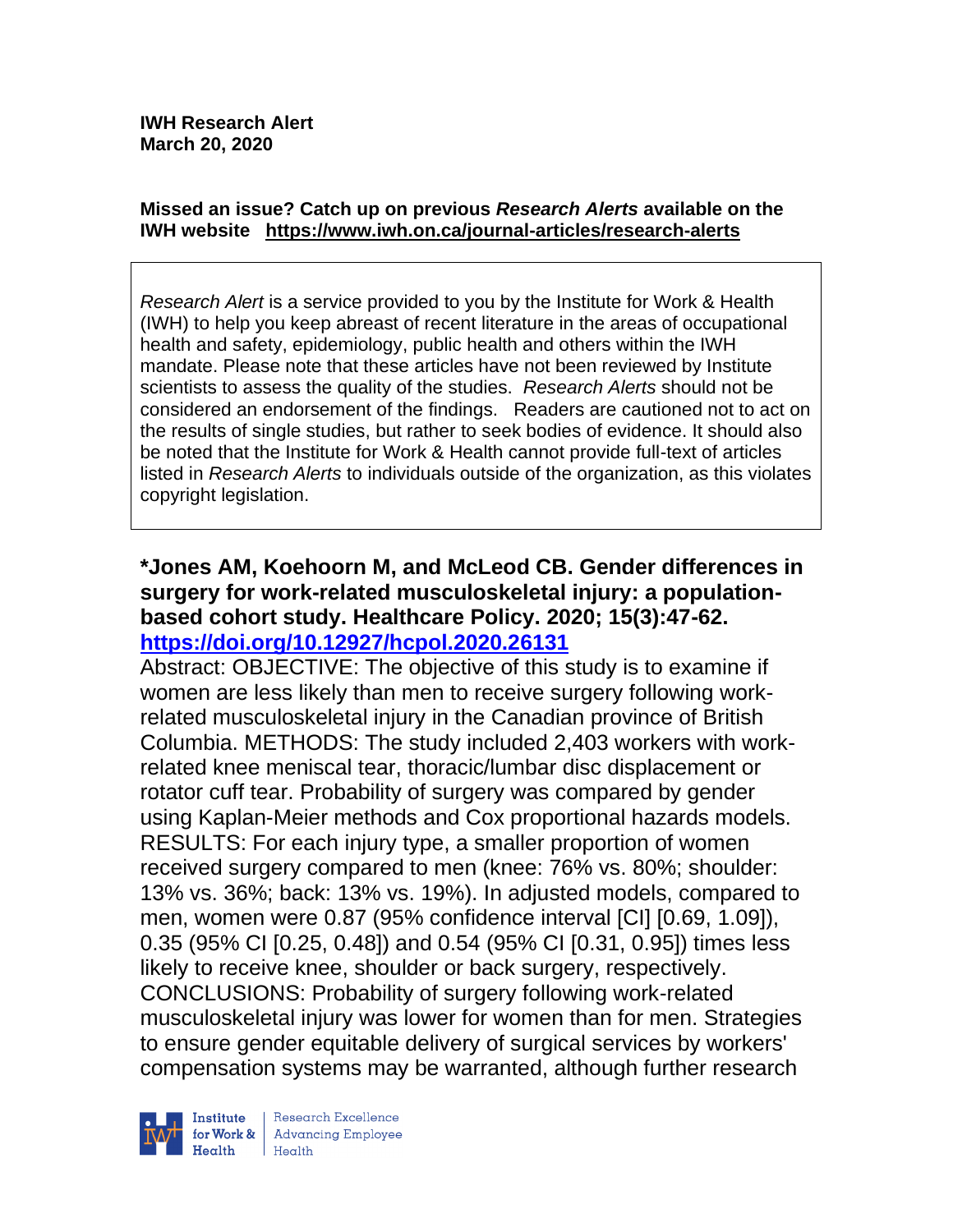is necessary to investigate determinants of the gender difference and the impact of elective orthopaedic surgery on occupational outcomes

**\*Rieb LM, Samaan Z, Furlan AD, Rabheru K, Feldman S, Hung L, et al. Canadian guidelines on opioid use disorder among older adults. Canadian Geriatrics Journal. 2020; 23(1):123-134. <https://doi.org/10.5770/cgj.23.420>** 

**Askenazy P and Cartron D. When preventing absenteeism fuels long-sickness leave: the case of a leading operator for local transport services. British Journal of Industrial Relations. 2020; 58(1):199-223.** 

**<https://doi.org/10.1111/bjir.12495>** 

**Bodin J, Garlantezec R, Costet N, Descatha A, Viel JF, and Roquelaure Y. Shoulder pain among male industrial workers: validation of a conceptual model in two independent French working populations. Applied Ergonomics. 2020; 85:103075. <https://doi.org/10.1016/j.apergo.2020.103075> [open access]**  Abstract: This study aims to validate a conceptual model for shoulder pain risk factors in two independent samples of male industrial workers: the Cosali cohort ( $n = 334$ ) and one pharmaceutical company (n = 487). Direct and indirect relationships between work organization factors (automatic speed of a machine or movement of a product and work pace dependent on customers' demand), psychosocial factors (Job strain model), biomechanical factors (working with abducted arms, working with arms at or above shoulder level, and perceived physical exertion), perceived stress, and shoulder pain were explored using structural equation models. Shoulder pain was positively associated with biomechanical exposure in both samples, and with perceived stress only in the pharmaceutical preparation manufacturer, while factors related to work organization and psychosocial factors had indirect impacts on the risk of chronic shoulder pain in both samples. The results provide a deeper understanding of the complex relationships between workplace risk factors and shoulder pain

# **Cannady R. Noise: not just in the workplace. Professional Safety. 2020; 65(3):32-38.**

**<https://www.onepetro.org/journal-paper/ASSE-20-03-32>**



 $\begin{tabular}{|l|l|} \hline \textbf{Institute} & Research \textbf{Excellence} \\ \hline \textbf{for Work & Advancing Employee} \\ \textbf{Health} & Health \\ \hline \end{tabular}$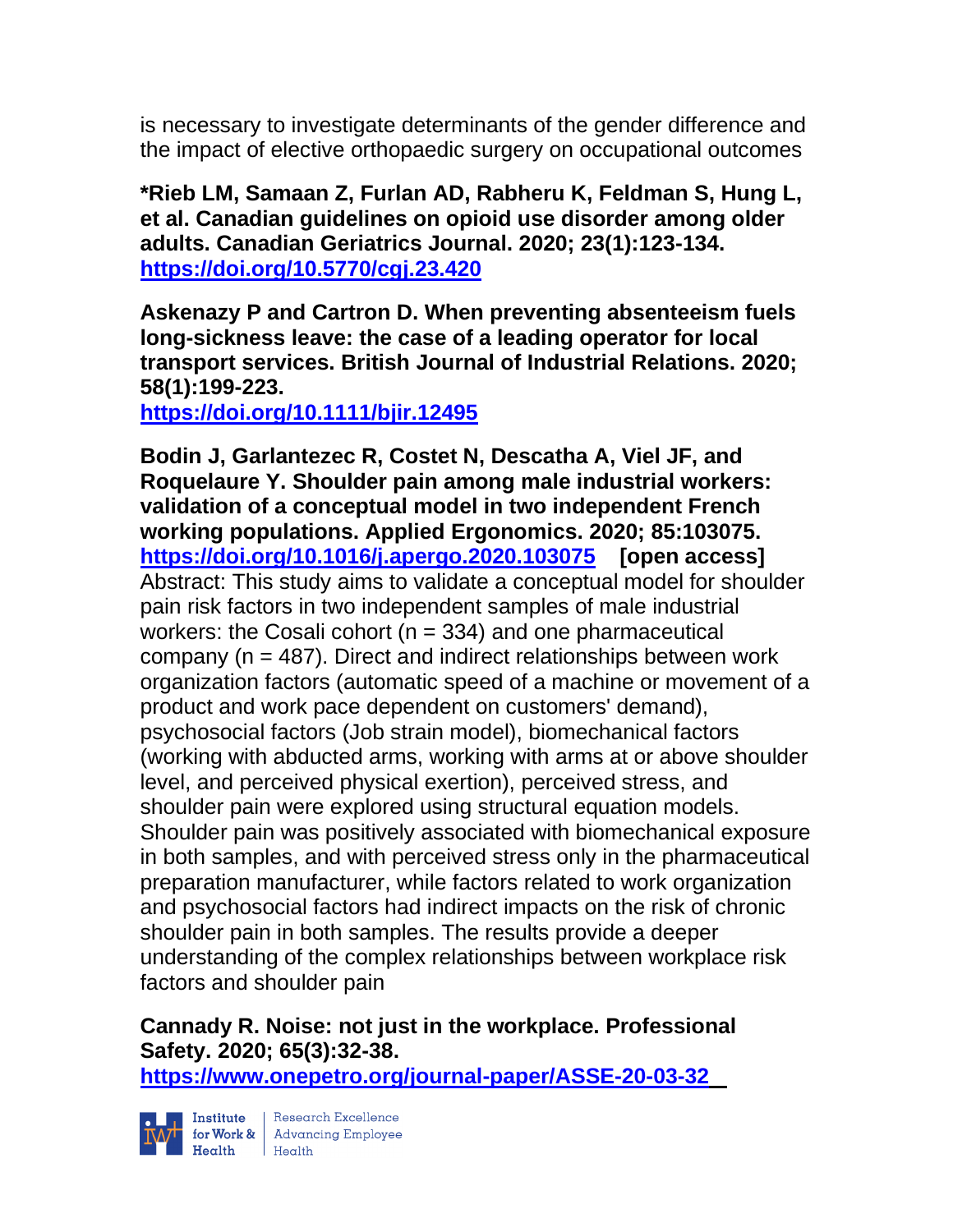**Chapman E, Haby MM, Toma TS, de Bortoli MC, Illanes E, Oliveros MJ, et al. Knowledge translation strategies for dissemination with a focus on healthcare recipients: an overview of systematic reviews. Implementation Science. 2020; 15(1):14.**

**<https://doi.org/10.1186/s13012-020-0974-3> [open access]** Abstract: BACKGROUND: While there is an ample literature on the evaluation of knowledge translation interventions aimed at healthcare providers, managers, and policy-makers, there has been less focus on patients and their informal caregivers. Further, no overview of the literature on dissemination strategies aimed at healthcare users and their caregivers has been conducted. The overview has two specific research questions: (1) to determine the most effective strategies that have been used to disseminate knowledge to healthcare recipients, and (2) to determine the barriers (and facilitators) to dissemination of knowledge to this group. METHODS: This overview used systematic review methods and was conducted according to a pre-defined protocol. A comprehensive search of ten databases and five websites was conducted. Both published and unpublished reviews in English, Spanish, or Portuguese were included. A methodological quality assessment was conducted; low-quality reviews were excluded. A narrative synthesis was undertaken, informed by a matrix of strategy by outcome measure. The Health System Evidence taxonomy for "consumer targeted strategies" was used to separate strategies into one of six categories. RESULTS: We identified 44 systematic reviews that describe the effective strategies to disseminate health knowledge to the public, patients, and caregivers. Some of these reviews also describe the most important barriers to the uptake of these effective strategies. When analyzing those strategies with the greatest potential to achieve behavioral changes, the majority of strategies with sufficient evidence of effectiveness were combined, frequent, and/or intense over time. Further, strategies focused on the patient, with tailored interventions, and those that seek to acquire skills and competencies were more effective in achieving these changes. In relation to barriers and facilitators, while the lack of health literacy or e-literacy could increase inequities, the benefits of social media were also emphasized, for example by widening access to health



Research Excellence for Work & Advancing Employee<br>Health Health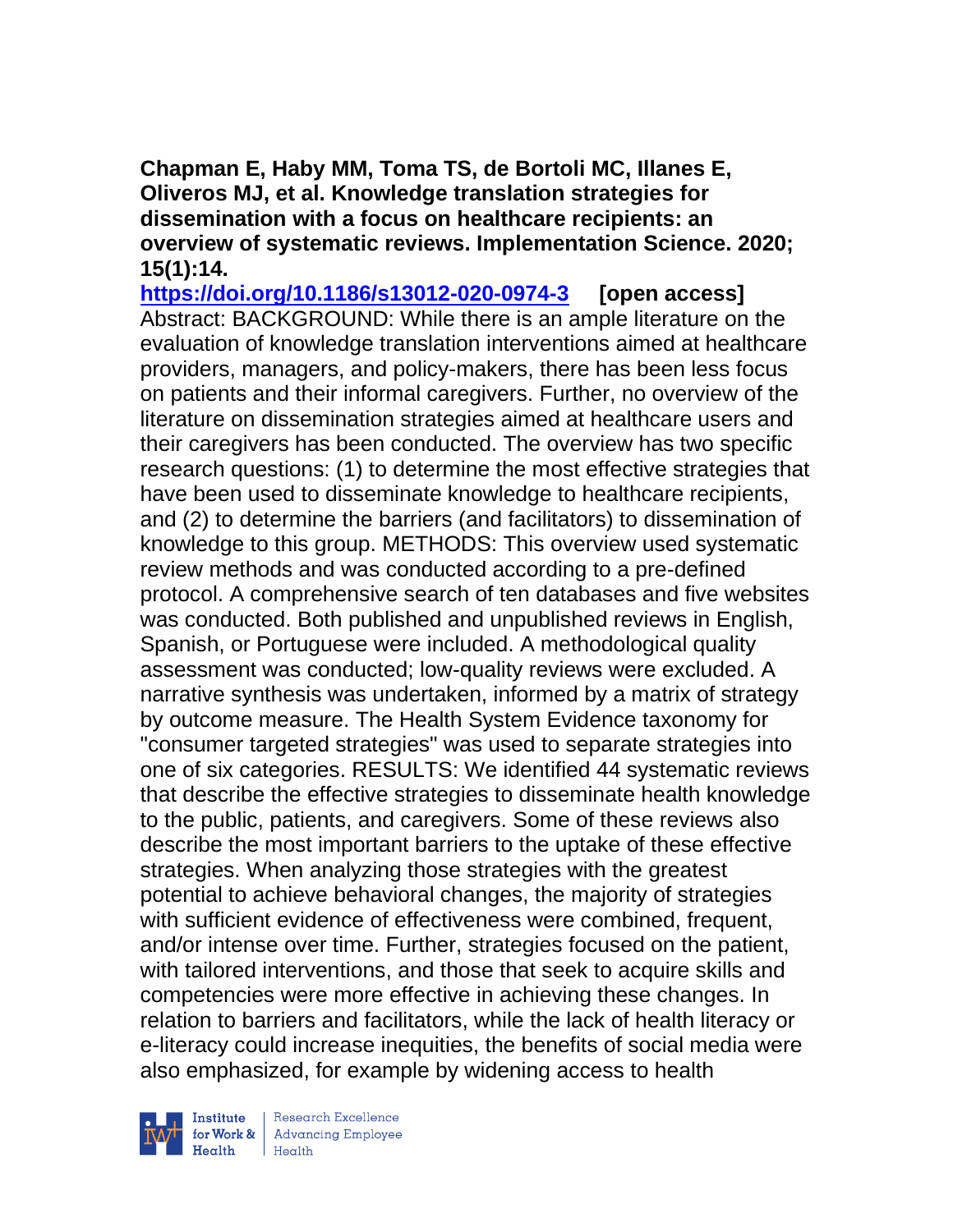information for ethnic minorities and lower socioeconomic groups. CONCLUSIONS: Those interventions that have been shown to be effective in improving knowledge uptake or health behaviors should be implemented in practice, programs, and policies-if not already implemented. When implementing strategies, decision-makers should consider the barriers and facilitators identified by this overview to ensure maximum effectiveness. PROTOCOL REGISTRATION: PROSPERO: CRD42018093245

**Filtness AJ, Hickman JS, Mabry JE, Glenn L, Mao H, Camden M, et al. Associations between high caffeine consumption, driving safety indicators, sleep and health behaviours in truck drivers. Safety Science. 2020; 126:104664.**

**<https://doi.org/10.1016/j.ssci.2020.104664>** 

#### **Garg A, Pathak H, Churyukanov MV, Uppin RB, and Slobodin TM. Low back pain: critical assessment of various scales. European Spine Journal. 2020; 29(3):503-518. <https://doi.org/10.1007/s00586-019-06279-5>**

Abstract: PURPOSE: To study the various pain assessment tools based on their psychometric properties and ease of use. METHODS: Published articles on psychometric properties of pain tools were accessed and data collected for low back pain (LBP)-specific tools, generic tools, neuropathic LBP tools, tools for cognitively impaired patients, and tools for acute LBP. RESULTS: Among the LBP-specific tools, Roland Morris Disability Questionnaire (RMDQ) and Oswestry Disability Index (ODI) have good construct validity and reliability, and responsiveness over short intervals. Quebec Back Pain Disability Scale (QBPDS) gauges only disability and sleep. Among the generic tools, McGill Pain Questionnaire (MPQ), West Haven-Yale Multidimensional Pain Inventory (MPI), and Brief Pain Inventory (BPI) show good responsiveness, but BPI is the only tool validated for LBP. Neuropathic Pain Scale (NPS) and Short Form-MPQ-2 (SF-MPQ-2) are both reliable tools for neuropathic LBP. For cognitively impaired patients, Pain Assessment in Advanced Dementia (PAINAD), Abbey Pain Scale (APS), and Doloplus-2 are all reliable tools, but PAINAD has good construct validity. For acute pain, Clinically Aligned Pain Assessment (CAPA) is reliable and responsive, but presently, unidimensional tools and SF-MPQ-2 are the tools most preferred.

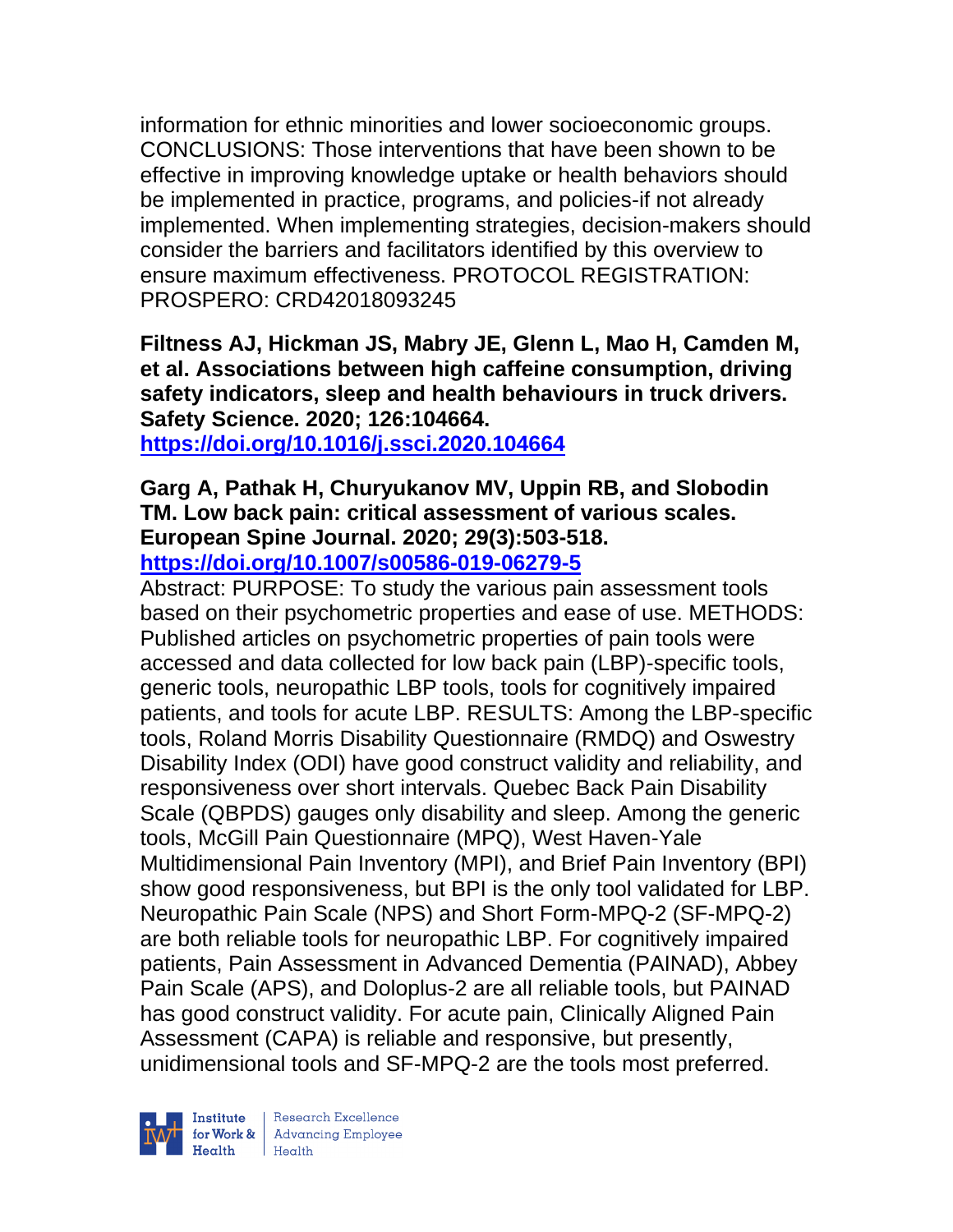CONCLUSION: Based on psychometric properties and ease of use, the best tools for LBP seem to be RMDQ/ODI (among LBP-specific tools), BPI (among generic tools), SF-MPQ-2/NPS (for neuropathic LBP), PAINAD (for cognitively impaired patients), and unidimensional tools and SF-MPQ-2 (for acute pain). Overall, BPI seems to be a tool that can be relied upon the most. These slides can be retrieved under Electronic Supplementary Material

**Hagqvist E, Vinberg S, Toivanen S, Hagstrom M, Granqvist S, and Landstad BJ. Falling outside the system: occupational safety and health inspectors' experiences of micro-enterprises in Sweden. Safety Science. 2020; 125:104631. <https://doi.org/10.1016/j.ssci.2020.104631>** 

**Jung S, Lee J, and Lee K. Assessing the association between emotional labor and presenteeism among nurses in Korea: cross-sectional study using the 4th Korean Working Conditions Survey. Safety and Health at Work. 2020; 11(1):103-108. <https://doi.org/10.1016/j.shaw.2019.12.002> [open access]** Abstract: Background Presenteeism has emerged as an important health-related issue and has been studied in a variety of occupation groups. This study examines the relationship between emotional labor and presenteeism in nurses in Republic of Korea. Methods As a cross-sectional study, our study was conducted on 328 female nurses participating in the fourth Korean Working Conditions Survey (2015). Nurses were identified by the Korean Industry Classification Code. Multivariable logistic regression analysis was performed to explore the association between emotional labor and presenteeism. Results Female nurses who always or sometimes hide their emotions in the workplace were found to have a high risk for presenteeism compared with female nurses who rarely hide their emotions in the workplace  $\{odds \text{ ratio } [OR] = 2.40 \, [95\% \text{ confidence interval (Cl)} \, 1.04 - 5.54]; \text{ OR}$  $= 4.12$  [95% CI 1.72–9.84], respectively}. Furthermore, the risk of presenteeism was higher in nurses who sometimes engaged with complaining customers compared with nurses who rarely did so, but it lacked statistical significance. Conclusion Presenteeism in nurses can cause various negative secondary effects; therefore, an alternative should be sought to mediate nurses' emotional labor to prevent presenteeism.

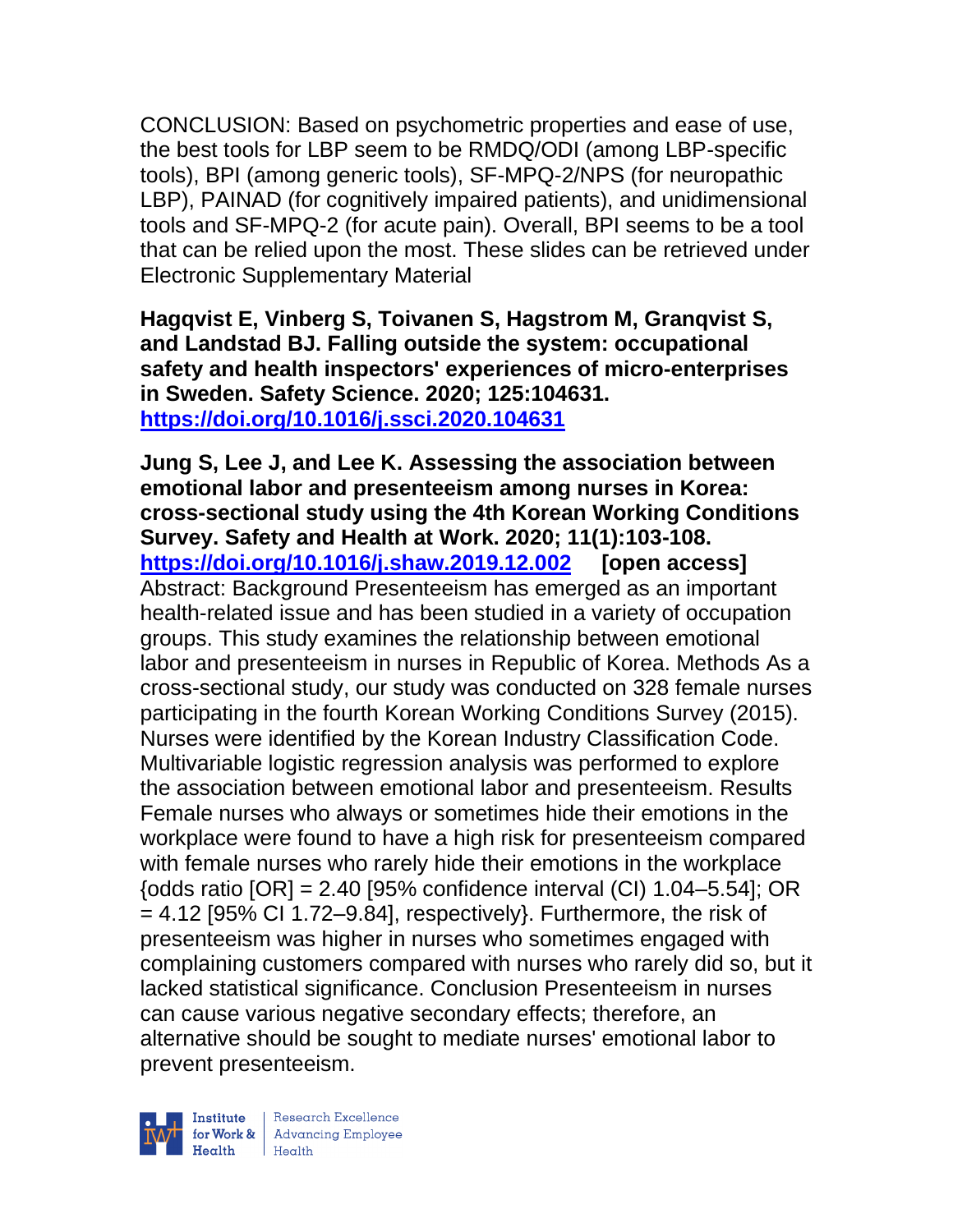### **Kalweit A, Herrick RF, Flynn MA, Spengler JD, Berko JK, Levy JI, et al. Eliminating take-home exposures: recognizing the role of occupational health and safety in broader community health. Annals of Work Exposures and Health. 2020; 64(3):236-249. <https://doi.org/10.1093/annweh/wxaa006>**

Abstract: Toxic contaminants inadvertently brought from the workplace to the home, known as take-home or paraoccupational exposures, have often been framed as a problem that arises due to unsanitary worker behavior. This review article conceptualizes takehome exposures as a public health hazard by (i) investigating the history of take-home contaminants and how they have been studied, (ii) arguing that an ecosocial view of the problem is essential for effective prevention, (iii) summarizing key structural vulnerabilities that lead populations to be at risk, and (iv) discussing future research and prevention effort needs. This article reframes take-home exposures as one of many chronic pathways that contributes to persistent health disparities among workers, their families, and communities. Including the role of work in community health will increase the comprehensiveness of prevention efforts for contaminants such as lead and pesticides that contribute to environmental disparities

### **Lawaree J, Jacob S, and Ouimet M. A scoping review of knowledge syntheses in the field of evaluation across four decades of practice. Evaluation and Program Planning. 2019; 79:101761.**

## **<https://doi.org/10.1016/j.evalprogplan.2019.101761>**

Abstract: This scoping review of 62 knowledge syntheses published in evaluation-focused journals between 1979 and May 2018 provides a portrait of synthesis practices and their evolution in the mainstream of the field of evaluation. Concerns surrounding the production of knowledge syntheses to answer policy questions are not new in the field of evaluation. However, during this last decade, knowledge synthesis methods have expanded as a means to go beyond the limits and constraints of singular evaluations. This scoping review reveals and discusses two key issues with regards to the expansion of knowledge synthesis practices within the field of evaluation: the diversity-and muddling- of methodological practices and synthesis designs, and the frequent omission of quality appraisals



 $\begin{tabular}{|l|} Institute & Research Excellence \\ \hline for Work & Advancing Employee \\ Health & Health \\ \end{tabular}$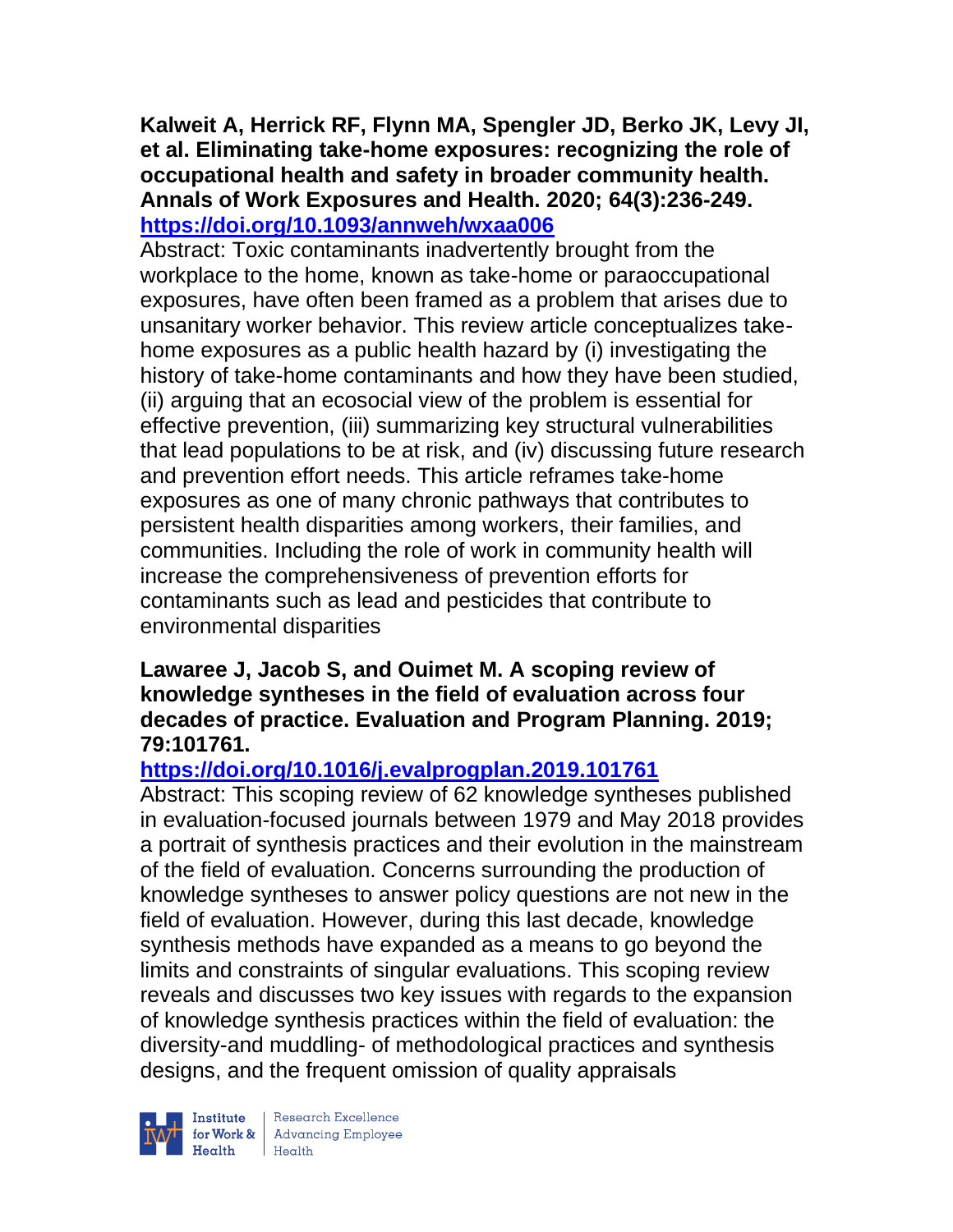### **Madsen AA. Return to work after first incidence of long-term sickness absence: a 10-year prospective follow-up study identifying labour-market trajectories using sequence analysis. Scandinavian Journal of Public Health. 2020; 48(2):134-143. <https://doi.org/10.1177/1403494818821003>**

Abstract: Aims: The study aim was to identify prototypical labourmarket trajectories following a first incidence of long-term sickness absence (LTSA), and to assess whether baseline socio-demographic characteristics are associated with the return-to-work (RTW) process and labour-market attachment (LMA). Methods: This prospective study used Norwegian administrative registers with quarterly information on labour-market participation to follow all individuals born 1952-1978 who underwent a first LTSA during the first quarter of 2004 (n =9607) over a 10-year period (2004-2013). Sequence analysis was used to identify prototypical labour-market trajectories and LMA; trajectory membership was examined with multinomial logistic regression. Results: Sequence analysis identified nine labourmarket trajectories illustrating the complex RTW process, with multiple states and transitions. Among this sample, 68.2% had a successful return to full-time work, while the remaining trajectories consisted of part-time work, unemployment, recurrence of LTSA, rehabilitation and disability pension (DP). A higher odds ratio (OR) for membership to trajectories of weaker LMA was found for females and older participants, while being married/cohabitating, having children, working in the public sector, and having a higher education, income and occupational class were associated with a lower OR of recurrence, unemployment, rehabilitation and DP trajectories. These results are consistent with three LMA indicators. Conclusions: Sequence analysis revealed prototypical labour-market trajectories and provided a holistic overview of the heterogeneous RTW processes. While the most frequent outcome was successful RTW, several unfavourable labour-market trajectories were identified, with trajectory membership predicted by socio-demographic measures

### **Olesen K, Cleal B, and Willaing I. Discrimination and stigma among people with type 2 diabetes in the workplace: prejudice against illness or obesity? Public Health. 2020; 180:100-101. <https://doi.org/10.1016/j.puhe.2019.11.009>**

Abstract: OBJECTIVES: Both obesity/overweight and type 2 diabetes



| Research Excellence **Institute** Research Excellence<br> **Fractional Advancing Employee**<br> **Health** Health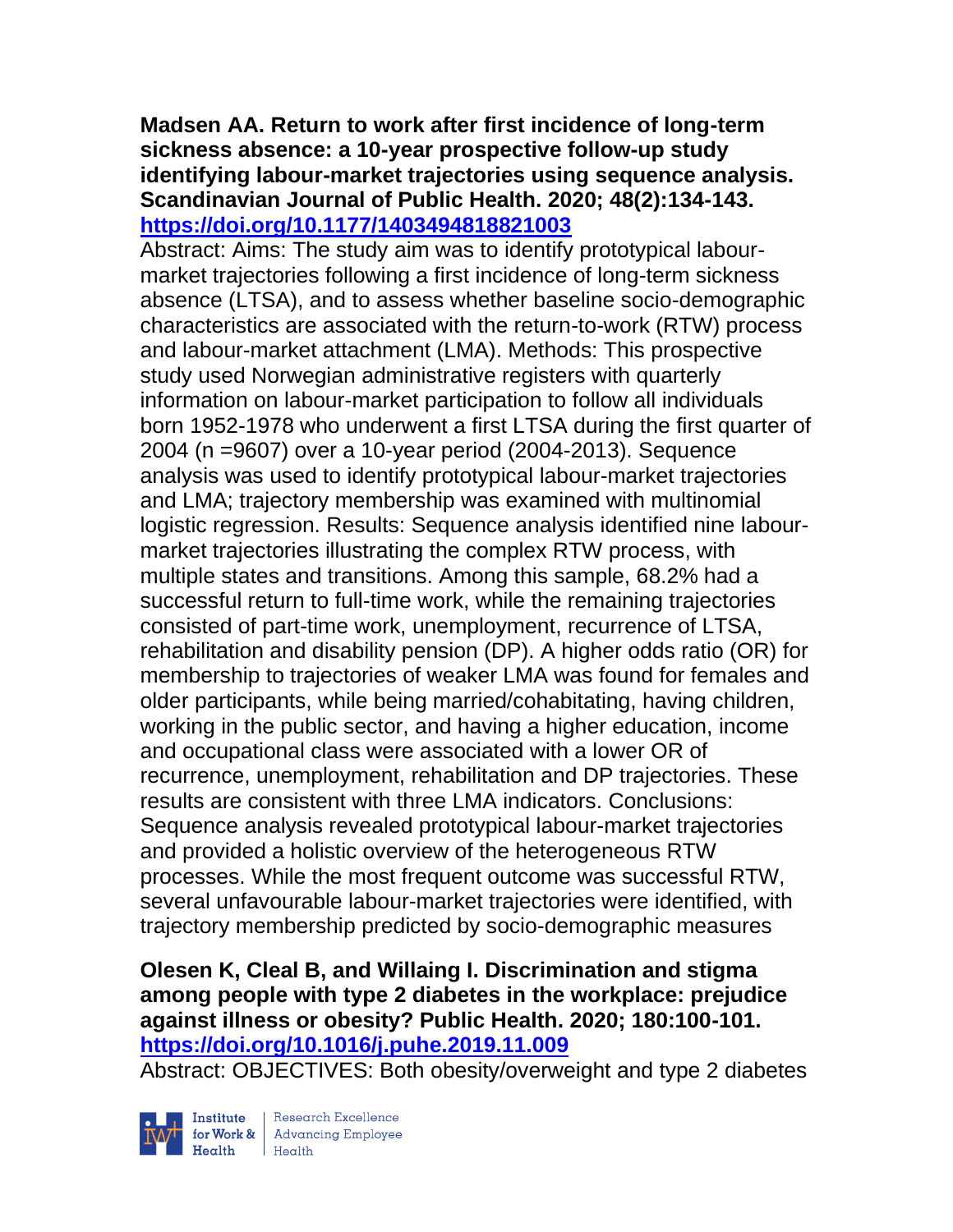(T2D) have been independently identified as being the basis for stigma and discrimination in the workplace. The study sought to test the hypothesis that people with T2D are at increased risk of discrimination and adverse self-reported psychosocial work environment. STUDY DESIGN: This study was based on survey data from 2415 working Danes with T2D ( $n = 586$ ) and without T2D ( $n =$ 1829) recruited from online panels. Single self-reported items were used to obtain information about diabetes status, exposure to discrimination and other individual factors. METHODS: Descriptive statistics and linear regression were used for the data analysis. RESULTS: Six percent of the participants with T2D had experienced some type of discrimination at work, which was ascribed to their diabetes. People with diabetes had higher levels of effort-reward imbalance. When adjusting for body mass index, differences in relation to effort-reward imbalance were accounted for. CONCLUSIONS: People with T2D reported relatively poor psychosocial working environment compared with the general working population, but the difference was removed by adjusting for overweight/obesity. This indicates that T2D alone is not a source of stigma and discrimination in the context of work. Levels of perceived discrimination were notably lower than expected among people with diabetes as a whole, but a number of people, nonetheless, continue to be exposed to the destructive effects of discrimination in the context of work

**Panken AM, Staal JB, and Heymans MW. Kinesiophobia is not required to predict chronic low back pain in workers: a decision curve analysis. BMC Musculoskeletal Disorders. 2020; 21(1):163. <https://doi.org/10.1186/s12891-020-3186-8> [open access]** Abstract: BACKGROUND: Currently used performance measures for discrimination were not informative to determine the clinical benefit of predictor variables. The purpose was to evaluate if a former relevant predictor, kinesiophobia, remained clinically relevant to predict chronic occupational low back pain (LBP) in the light of a novel discriminative performance measure, Decision Curve Analysis (DCA), using the Net Benefit (NB). METHODS: Prospective cohort data (n = 170) of two merged randomized trials with workers with LBP on sickleave, treated with Usual Care (UC) were used for the analyses. An existing prediction model for chronic LBP with the variables 'a



| Research Excellence for Work & Advancing Employee<br>Health Health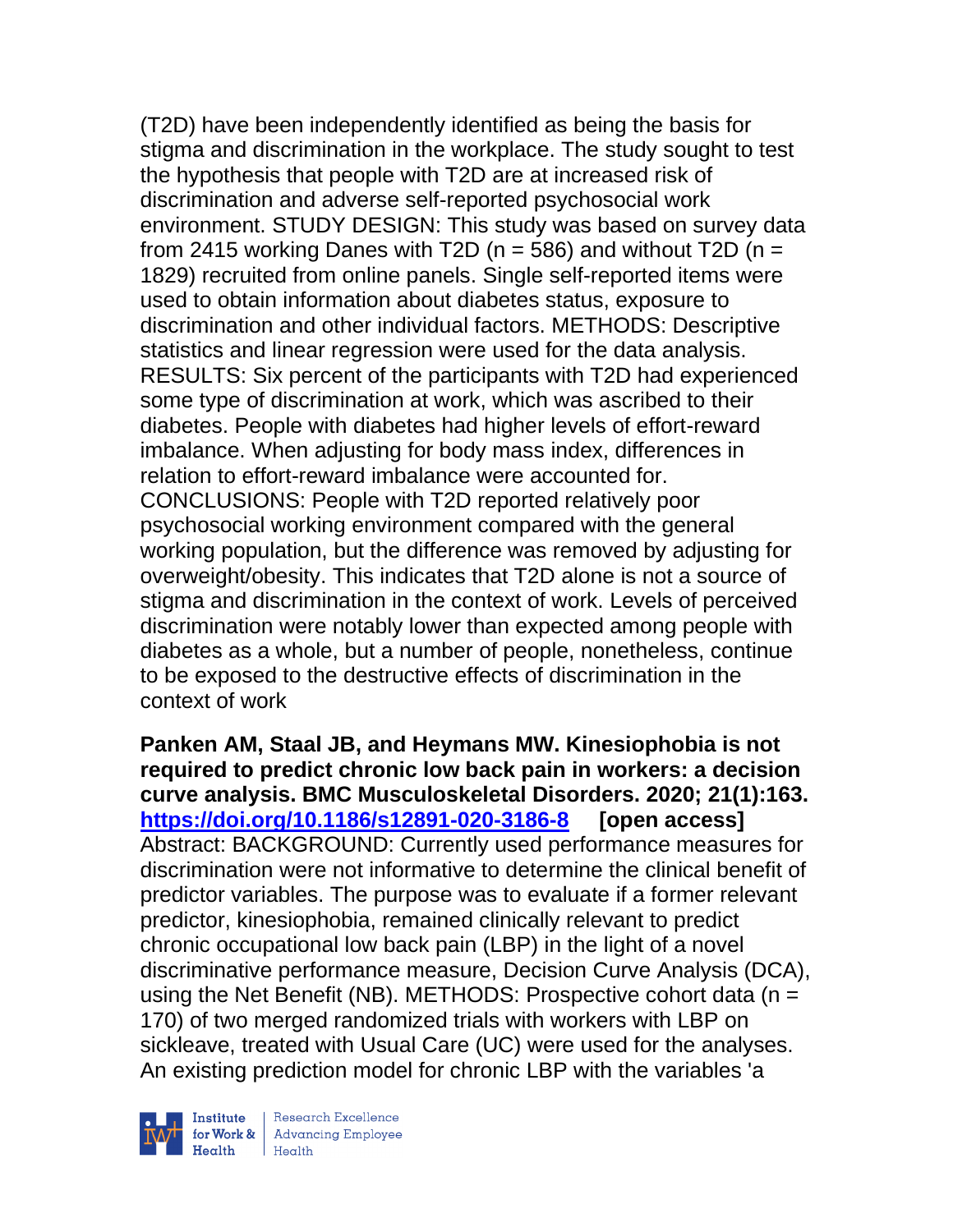clinically relevant change in pain intensity and disability status in the first 3 months', 'baseline measured pain intensity' and 'kinesiophobia' was compared with the same model without the variable 'kinesiophobia' using the NB and DCA. RESULTS: Both prediction models showed an equal performance according to the DCA and NB. Between 10 and 95% probability thresholds of chronic LBP risk, both models were of clinically benefit. There were virtually no differences between both models in the improved classification of true positive (TP) patients. CONCLUSIONS: This study showed that the variable kinesiophobia, which was originally included in a prediction model for chronic LBP, was not informative to predict chronic LBP by using DCA. DCA and NB have to be used more often to develop clinically beneficial prediction models in workers because they are more sensitive to evaluate the discriminate ability of prediction models

### **Rudkjoebing LA, Bungum AB, Flachs EM, Eller NH, Borritz M, Aust B, et al. Work-related exposure to violence or threats and risk of mental disorders and symptoms: a systematic review and meta-analysis. Scandinavian Journal of Work, Environment, & Health. 2020; [Epub ahead of print].**

**<https://doi.org/10.5271/sjweh.3877> [open access]** Abstract: Objective This review aimed to examine systematically the epidemiological evidence linking work-related exposure to violence and threats thereof with risk of mental disorders and mental ill-health symptoms. Methods We searched PubMed, EMBASE, PsycINFO and Web of Science to identify original studies that provide quantitative risk estimates. The evidence was weighted according to completeness of reporting, potential common method bias, and bias due to differential selection and drop out, selective reporting, and misclassification of exposure and outcome. Results We identified 14 cross-sectional and 10 cohort studies with eligible risk estimates, of which 4 examined depressive disorder and reported an elevated risk among the exposed [pooled relative risk (RR) 1.42, 95% confidence interval (CI) 1.31-1.54, I (2)=0%]. The occurrence of depressive and anxiety symptoms, burnout and psychological distress was examined in 17 studies (pooled RR 2.33, 95% CI 3.17, I (2)=42%), and 3 studies examined risk of sleep disturbance (pooled RR 1.22, 95% CI 1.09-1.37, I2=0%). In most studies, common method bias and confounding could not be ruled out with confidence and strong



Research Excellence for Work & | Advancing Employee  $H$ ealth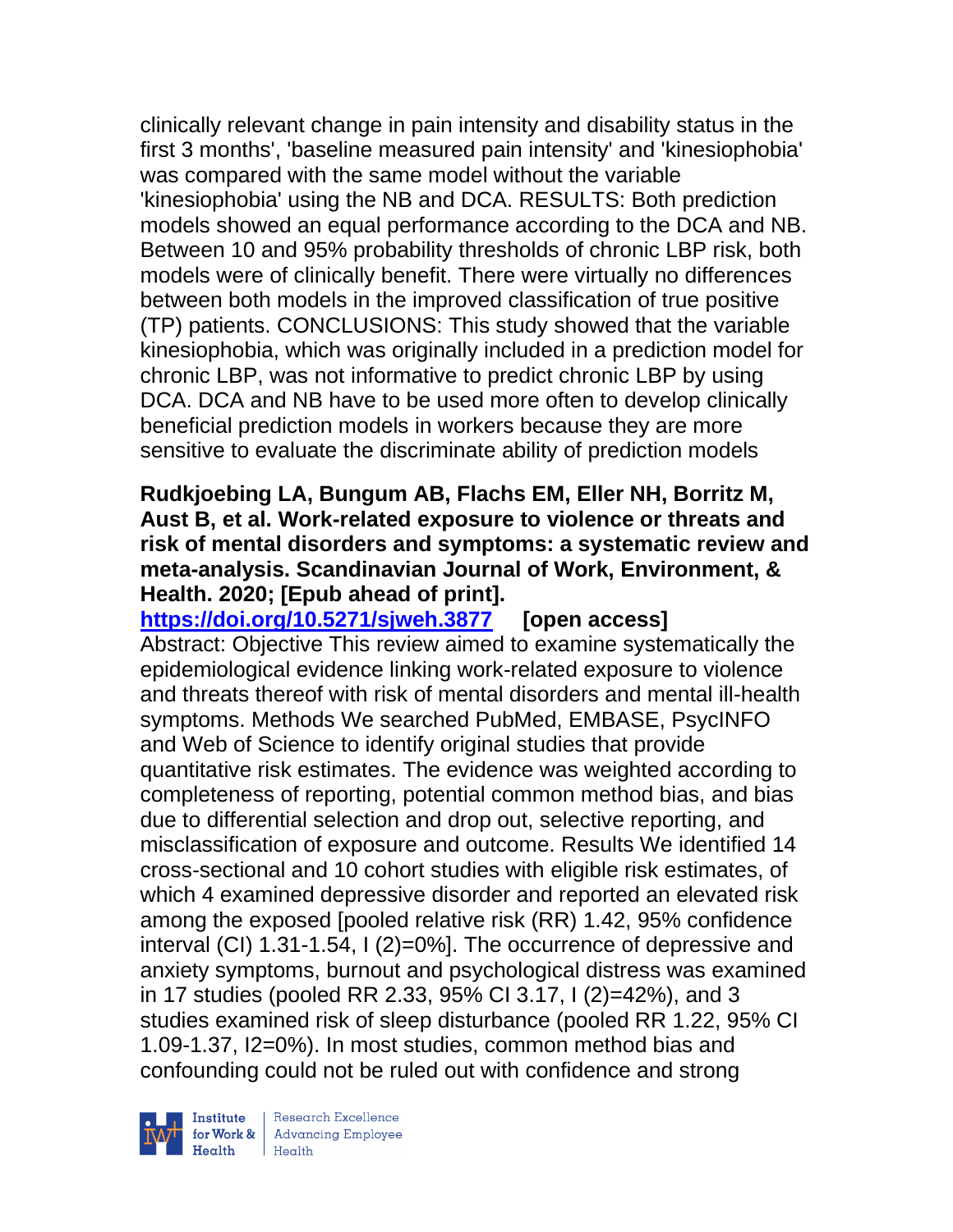heterogeneity in most outcome definitions invalidate the strict interpretation of most pooled risk estimates. Conclusion The reviewed studies consistently indicate associations between workplace violence and mental health problems. However, due to methodological limitations the causal associations (if any) may be stronger or weaker than the ones reported in this study. Prospective studies with independent and validated reporting of exposure and outcome and repeated follow-up with relevant intervals are highly warranted

### **Sohn M, Brinkman R, and Wellman GS. Coprescription of opioid and naloxone in office-based practice and emergency department settings in the United States. Public Health. 2020; 180:82-84.**

### **<https://doi.org/10.1016/j.puhe.2019.11.014>**

Abstract: OBJECTIVES: The objective of the study was to estimate the national rates of naloxone coprescribing with opioids in officebased practice and emergency department (ED) settings in the United States (US). STUDY DESIGN: This study is a cross-sectional study. METHODS: We used the National Ambulatory Medical Care Survey (NAMCS) and the National Hospital Ambulatory Medical Care Survey (NHAMCS) datasets to estimate the national rates of naloxone coprescribing with opioids for the period 2014-2016. The analysis was stratified into office-based practice and ED settings. In ED settings, opioid and naloxone could be given to patients while they were in ED or as a prescription at discharge. Patients of all ages were considered for the analysis and sampling weights were applied to estimate national rates. RESULTS: In office-based settings, 7918 sample visits included one or more opioid prescriptions (10.67 per 100 office visits). Of those, one included naloxone as a coprescription. In ED settings, the opioid prescription was given at discharge in 6124 sample visits (9.68 per 100 ED visits). Of those, two included naloxone as a coprescription. On the other hand, opioid was given to patients in the ED in 8811 sample visits (13.57 per 100 ED visits). Of those, 30 included naloxone as a coprescription. CONCLUSIONS: The rates of naloxone coprescribing with opioids were extremely low in office-based and ED settings in the US. Expanding access to naloxone is a key component of the public health response to the opioid crisis. Based on our study findings,



| Research Excellence for Work & Advancing Employee<br>Health Health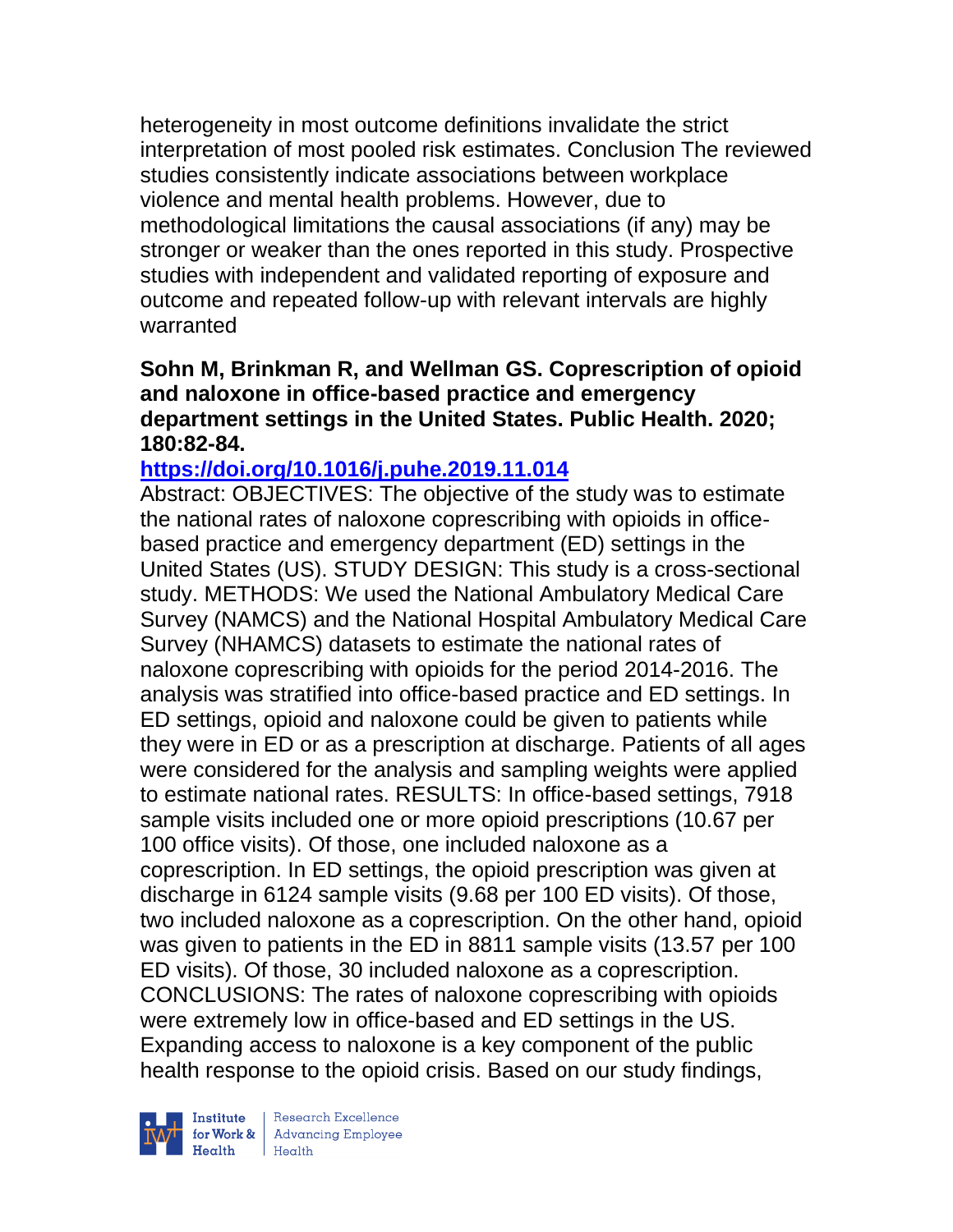promoting the coprescription of naloxone with opioids may provide greater access to naloxone for those who are at risk of opioid overdose

**Stoesz B, Chimney K, Deng C, Grogan H, Menec V, Piotrowski C, et al. Incidence, risk factors, and outcomes of non-fatal workrelated injuries among older workers: a review of research from 2010 to 2019. Safety Science. 2020; 126:104668. <https://doi.org/10.1016/j.ssci.2020.104668>** 

**Varghese BM, Hansen AL, Williams S, Bi P, Hanson-Easey S, Barnett AG, et al. Heat-related injuries in Australian workplaces: perspectives from health and safety representatives. Safety Science. 2020; 126:104651.**

**<https://doi.org/10.1016/j.ssci.2020.104651>** 

**Yamada K, Adams H, Ellis T, Clark R, Sully C, and Sullivan MJL. Reductions in fatigue predict occupational re-engagement in individuals with work-related musculoskeletal disorders. Journal of Occupational Rehabilitation. 2020; 30(1):135-145. <https://doi.org/10.1007/s10926-019-09856-z>** 

Abstract: Background Symptoms of fatigue have been shown to be associated with heightened levels of disability in patients suffering from a wide range of debilitating health and mental health conditions. The role of fatigue as a determinant of work disability in individuals with work-related musculoskeletal disorders (WRMD) has received little attention. The present study examined the role of fatigue as a determinant of work-disability in individuals with WRMDs. Methods Participants included 117 individuals with WRMDs who completed measures of pain severity, fatigue, depression and disability before and after participating in a behavioral activation rehabilitation intervention. Results Cross-sectional analyses on pre-treatment measures revealed that fatigue contributed significant variance to the prediction of self-reported disability, beyond the variance accounted for by pain severity and depression. Prospective analyses revealed that reductions in fatigue through the course of treatment predicted occupational re-engagement following termination of the intervention. Conclusions The results of the present study suggest fatigue contributes to occupational disability, independent of the effects of